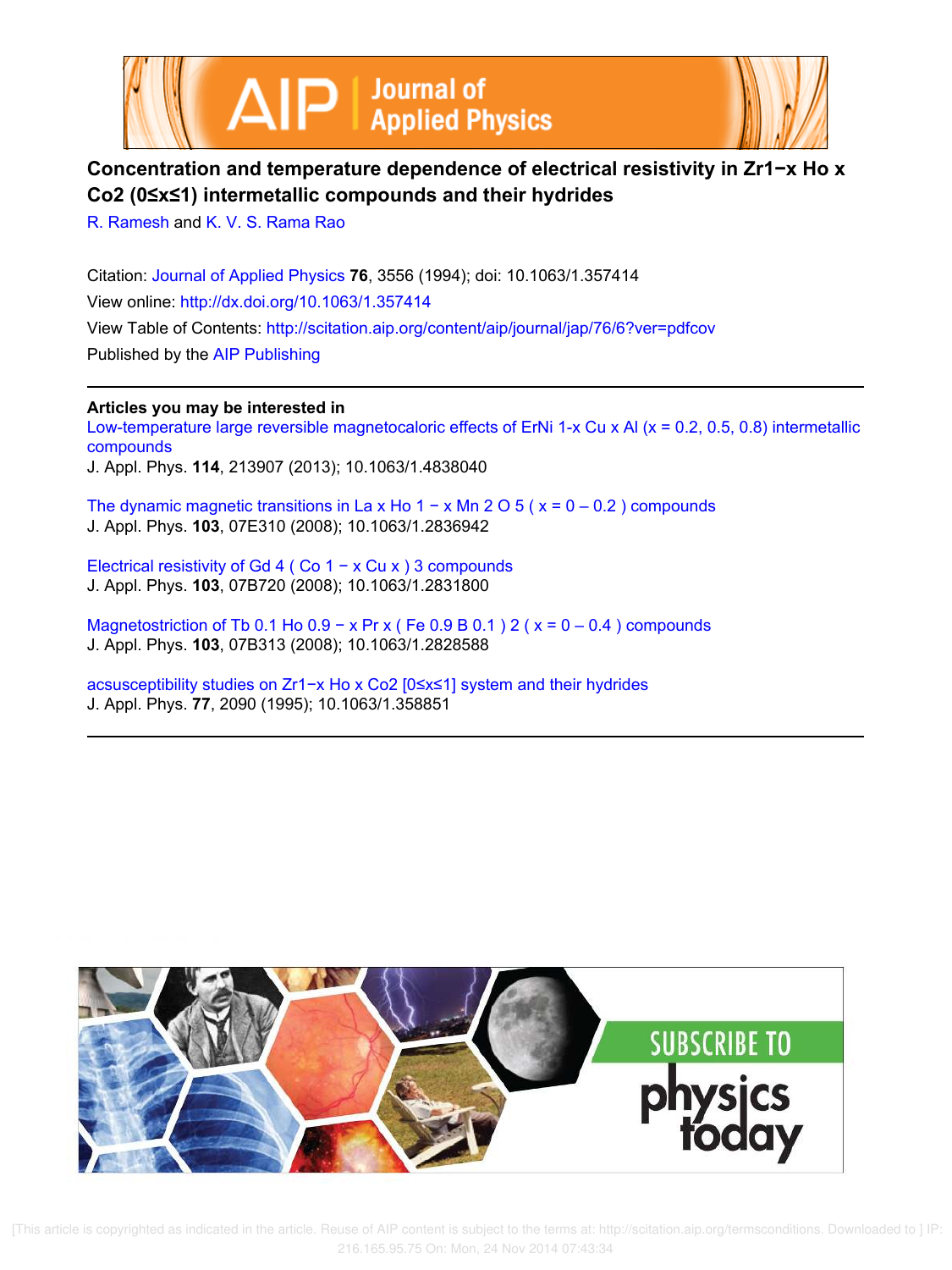# Concentration and temperature dependence of electrical resistivity in  $Zr_{1-x}$ Ho<sub>x</sub>Co<sub>2</sub> (0  $\le x \le 1$ ) intermetallic compounds and their hydrides

R. Ramesh and K. V. S. Rama Rao<sup>a)</sup>

Magnetism and Magnetic Materials Laboratory, Department of Physics, Indian Institute of Technology, Madras 600 036, India

(Received 22 February 1994; accepted for publication 28 May 1994)

The electrical resistivity studies have been carried out on the  $C$  15-type Laves phase intermetallic compounds  $Zr_{1-r}H_0$ ,  $C_2$  ( $0 \le x \le 1$ ) and their hydrides in the temperature range 16-300 K. The first-order magnetic transition occurring for  $x=1$  disappears for lower Ho concentrations. Anomalies in the form of resistivity minima observed for the intermediate  $x$  values are attributed to the spin fluctuations in the vicinity of the magnetic ordering temperature. On hydrogen absorption, the first-order transition observed for  $x = 1.0$  as well as the anomalies observed for the other x values disappear at higher hydrogen concentrations. A concentration-dependent metal-semiconductor-like transition has been observed in all cases. This may be a consequence of charge transfer taking place between hydrogen and the 3d band, which leads to a strong decrease in the conduction electron density. The activation energy is evaluated from the  $\ln \rho$  vs  $1/T$  plots.

# I. INTRODUCTION

The cubic Laves phase compounds  $RECo<sub>2</sub>$  (RE=rare earth) have attracted a great deal of attention because of their striking magnetic properties arising out of the itinerant electron magnetism of the  $3d$  atoms induced by the localized moments of the RE atoms.<sup>1</sup> Electrical resistivity and thermopower measurements carried out on  $RECo<sub>2</sub>$  compounds<sup>2,3</sup> indicated pronounced discontinuity at  $T_c$ , characterizing the first-order magnetic transitions that arise due to the collective metamagnetic behavior of the 3d electrons.

 $RECo<sub>2</sub>$  ( $RE=Dy$ , Ho, and Er) compounds show a variety of magnetic properties when the RE atoms are replaced by nonmagnetic atoms. $4-6$  For instance, the gradual substitution of Y in the  $(Ho, Y)Co<sub>2</sub>$  system leads to first order transition followed by second-order transition and spin freezing as obtained by magnetic,"<sup>'</sup> electrical resistivity,"<sup>'</sup> thermal expansion,<sup>4</sup> specific heat,<sup>o,9</sup> and thermopower' measurements. The onset of induced itinerant Co moment and long range order occurs at a critical concentration  $x<sub>c</sub>$ . Appreciable anomalies in the form of resistivity minima have been observed in the intermediate concentration range and explained in terms of spin fluctuations and a possible Kondo scattering mechanism. $8,10,11$  In these compounds, the end compound  $YCo<sub>2</sub>$  is strongly exchange-enhanced paramagnetic.<sup>12</sup>

These properties will be drastically affected if Zr, instead of Y, is substituted for Ho in HoCo, since the end compound ZrCo, is weakly Pauli paramagnetic. In other words, when a magnetic atom is substituted in a Pauli paramagnetic compound, the magnetic contribution to electrical resistivity is significantly altered and therefore the measurement of electrical resistivity is useful in investigating its magnetic properties.<sup>13</sup>

It is well known that many intermetallic compounds absorb large quantities of hydrogen. Apart from their technological applications, the metal hydrides are of special interest because of the profound influence of the absorbed hydrogen

on various physical properties.<sup>14</sup> Particularly, in the Laves phase compounds  $RETM_2$  (RE=rare earth and TM=Fe, Co), hydrogen absorption leads to charge transfer between hydrogen and the  $3d$  band, thereby modifying the various exchange interactions,  $15-17$  which will affect the magnetic scattering contribution to electrical resistivity- significantly. Furthermore, the electrical resistivity studies on RE hydrides<sup>18-20</sup> have revealed order-disorder and metalhave revealed order-disorder and metalsemiconductor transitions as the hydrogen concentration is increased. A metal-semiconductor-like transition has been reported in REFe<sub>2</sub>-H based systems.<sup>21</sup>

Recently, we have reported the structural and thermodynamic properties of the system  $Z_{r_1}$ - $_r$ Ho<sub>r</sub>Co<sub>2</sub>H<sub>y</sub>.<sup>22,23</sup> The diffusion parameters were evaluated through hydrogen absorption kinetics.24 In connection with this, we have studied the temperature variation of electrical resistivity in the Laves phase pseudobinary compounds  $Zr_{1-x}Ho_xCo_2$  ( $0 \le x \le 1$ ) and their hydrides and the results are presented in this paper.

# II. EXPERIMENTAL DETAILS

 $Zr_{1-x}Ho_xCo_2$  (x=0.0, 0.2, 0.4, 0.6, 0.8, 0.9, and 1.0) samples were prepared by arc melting the constituent elements under argon atmosphere and subsequent annealing at 900 °C for ten days. X-ray power diffractograms showed the formation of materials in single phase with a  $C$  15-type Laves phase structure. The lattice constant has been found to vary linearly with x, obeying Vegard's law.<sup>22</sup>

The dc electrical resistivity measurements were performed using a four-probe technique in the temperature range  $16-300$  K using a closed cycle helium refrigerator.<sup>25</sup> The samples required for the measurements were suitably cut from the ingots, polished, and then annealed at 600 "C for one day to relieve any strain produced in the process.

IIydrides of different concentrations were prepared using the pressure-composition isotherm data of the compounds  $Zr_{1-x}$ Ho<sub>r</sub>Co<sub>2</sub>.<sup>23</sup> Electrical resistivity measurements were

-

3556 J. Appl. Phys. 76 (S), 15 September 1994 0021-8979/94/76(6)/3556/6/\$6.00 Q 1994 American Institute of Physics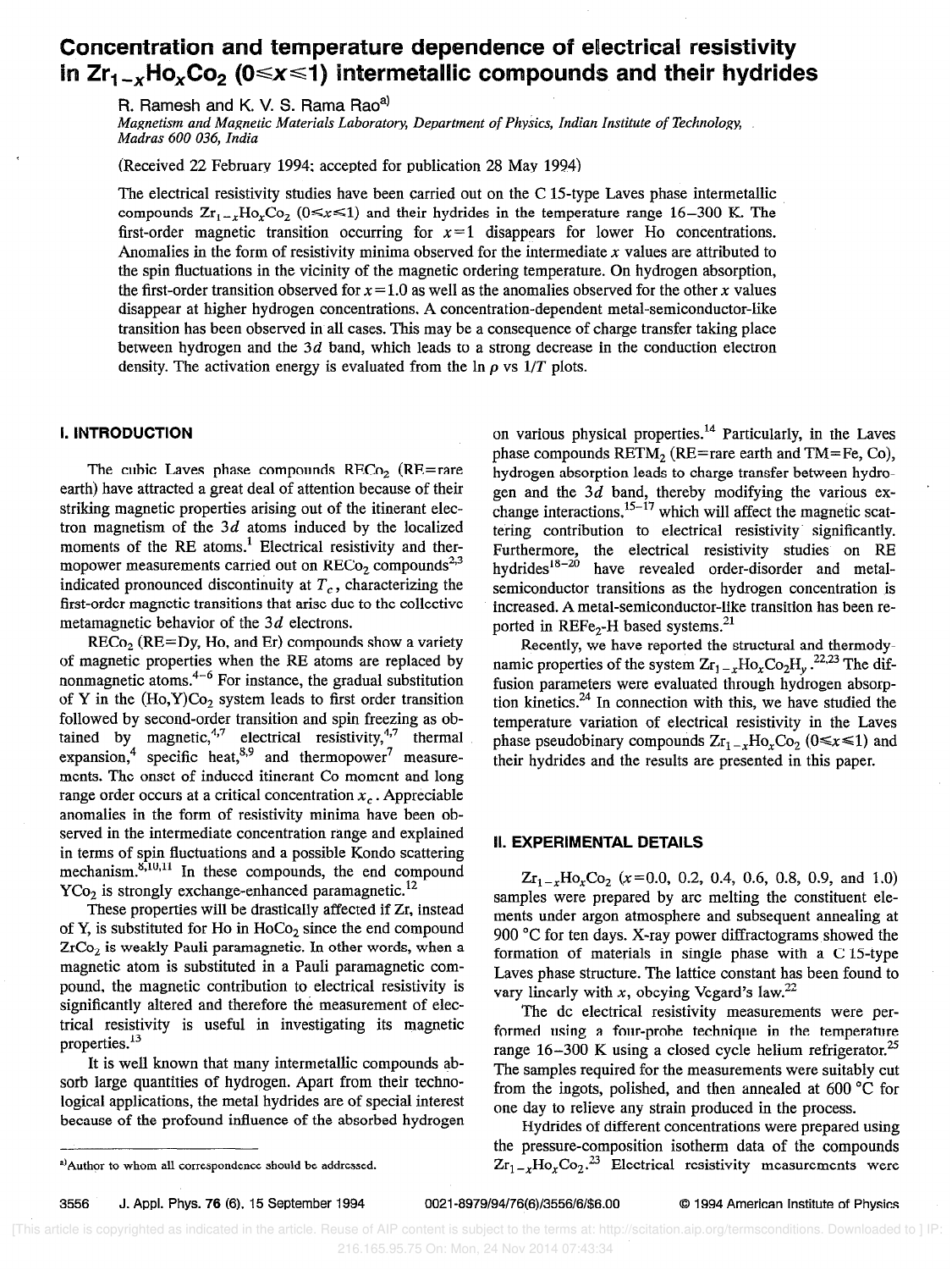



FIG. 1. Temperature variation of resistivity in  $Zr_{1-x}Ho_xCo_2$  ( $0 \le x \le 1$ ) system. The closed circles are the experimental points and the solid line in each case represents the best fit. The inset shows the resistivity values at 300 K.

performed on the compressed pellets of the hydrided samples. Thermo-emf was measured using a Pt-Pt 13% Rh thermocouple.

### **III. RESULTS AND DISCUSSION**

# A.  $Zr_1 - _x Ho_xCo_2$ -host materials

Figure 1 shows the electrical resistivity as a function of temperature for different values of x in  $Zr_{1-x}Ho_xCo_2$  compounds. The resistivity at 300 K increases with  $x$ , as shown in the inset. The  $p(T)$  curves of  $ZrCo<sub>2</sub>$  and  $Zr<sub>0.8</sub>Ho<sub>0.2</sub>Co<sub>2</sub>$ show a  $T<sup>3</sup>$  dependence in the low temperature region below 50 and 30 K, respectively. This may be due to the  $s-d$  scattering by phonons<sup>13</sup> and indicates that these compounds are weakly Pauli paramagnetic.

A sharp transition is observed at 77 K for  $HoCo<sub>2</sub>$ , characteristic of a first order magnetic transition at  $T_c$ . On the other hand, the transition observed for other  $x$  values are of the second order and for  $x \le 0.2$  there is no magnetic ordering observed, as seen in Fig. 1. The isostructural  $Y_{1-r}Ho_rCo_2$ compounds have also been found to exhibit similar properties for different values of  $x$ .

As seen in Fig. 1, the anomalous behavior of the  $\rho$  vs T curves in the form of resistivity minima has been observed in the intermediate concentration range  $0.4 \le x \le 0.9$ . These minima could be due to the enhancement of spin fluctuations in the vicinity of  $T_c$  and could be explained by considering the magnetic contributions to electrical resistivity.

FIG. 2. The variation of excess resistivity  $\Delta \rho = \rho_{Z_{r_1} \ldots Z_{r} H_0} C_2$ temperature.

Assuming the validity of Mathiessen's rule, the total re-<br> $\frac{1}{2}$ sistivity of these compounds can be written as

$$
\rho_{\text{total}} = \rho_0 + \rho_{\text{ph}} + \rho_{\text{mag}},\tag{1}
$$

where  $\rho_0$  is the residual resistivity,  $\rho_{ph}$  is the phonon contribution, zero and  $\rho_{\text{mag}}$  is the magnetic contribution to the electrical resistivity.

 $\rho_{\rm ph}$  can be eliminated by subtracting the resistivity of the isostructural Pauli paramagnetic  $ZrCo<sub>2</sub>$  from the total resistivity of the  $Zr_1_{x}Ho_xCo_2$  compounds. This will enable us to separate the magnetic contribution to resistivity  $(\rho_{\text{mag}})$ arising out of the substituted  $4f$  moments in a nonmagnetic ZrCo matrix. The excess resistivity  $\Delta \rho$  $( = \rho_{Zr1-xHo_rCo_2} - \rho_{ZrCo_2}$  reflects the magnetic contribution since  $\rho_0$  is temperature independent.  $\Delta \rho$  was determined for all the compounds in the series  $Zr_{1-x}Ho_xCo_2$  and the temperature variation of  $\Delta \rho$  is plotted in Fig. 2.

 $\Delta \rho$  vs T curves given in Fig. 2 show a broad minimum for  $x=0.2$  and 0.4 and a minimum followed by a broad maximum for  $x=0.6, 0.8,$  and 0.9. For  $x=0.2$  and 0.4, where the magnetic Ho atoms are randomly distributed in a nonmagnetic  $ZrCo<sub>2</sub>$  matrix, the minima seem to be caused by spin fluctuations due to short range correlations between the RE moments. As the Ho concentration is increased further, the increasing molecular field of Ho starts inducing moments on Co atoms, causing spin fluctuations in the vicinity of the transition temperatures. These spin fluctuations. might increase the magnetic contribution to resistivity with decrease in temperature until the ordering temperature is attained, below which the spin fluctuations are frozen, and resulting in a pronounced decrease in resistivity. The increase in  $\Delta \rho$  with a

J. Appl. Phys., Vol. 76, No. 6, 15 September 1994 R. Ramesh and K. V. S. Rama Rao 3557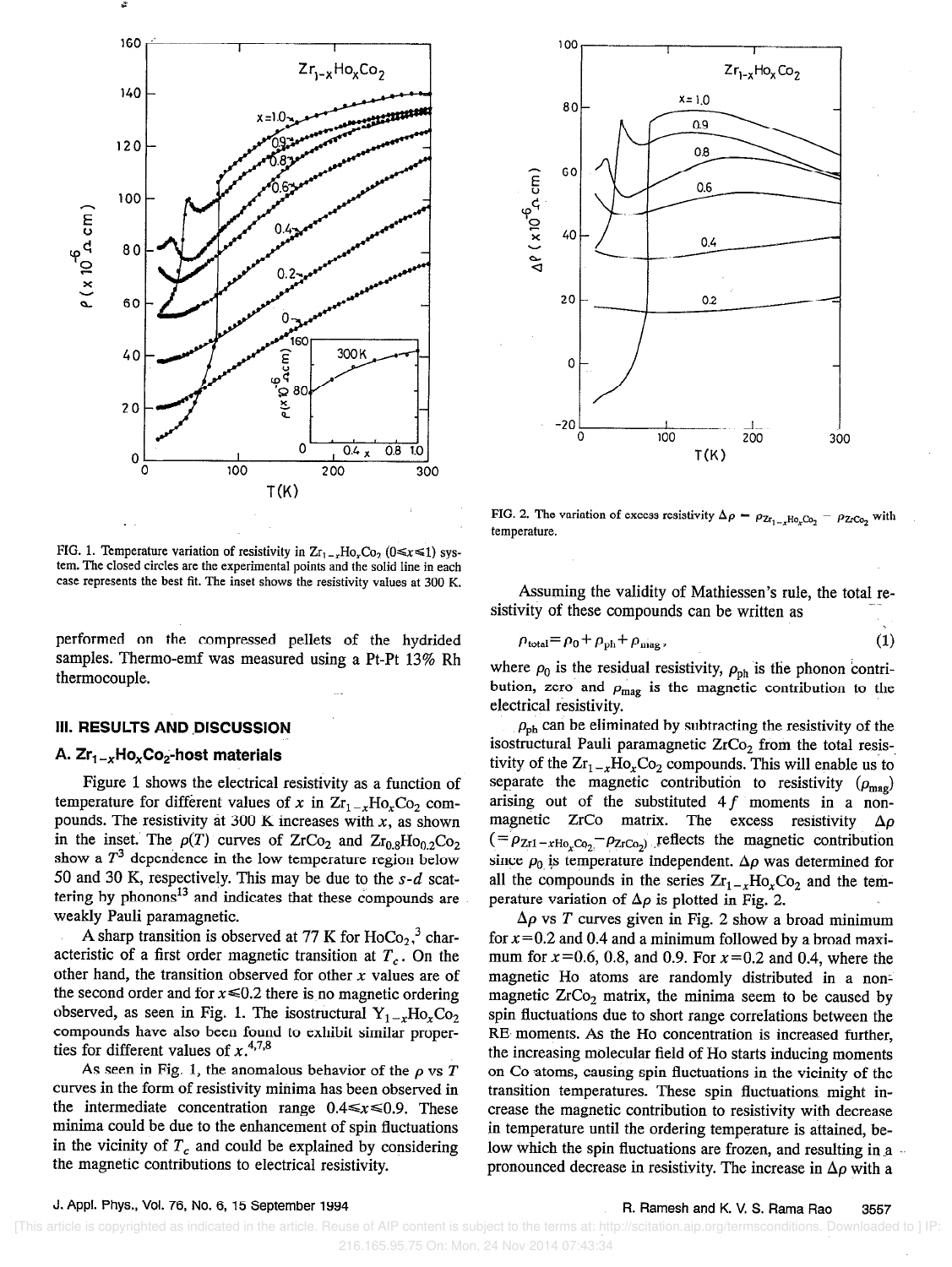

FIG. 3. The temperature variation of resistivity normalized to resistivity at 300 K in  $Zr_{0.6}Ho_{0.4}Co_2H_v$  (open circles correspond to the pellets and closed circles to the ingot).

decrease in temperature for  $x \ge 0.6$  in the high temperature regions, as shown in Fig. 2, indicates that the spin fluctuations are present not only in the vicinity of  $T_c$  but also in the paramagnetic temperature region in addition to the spin disorder scattering. The isomorphous compounds  $Y_{1-x}RE_xCo_2$ (RE=Er, Dy, Tb, and Gd) with higher  $x$  values also exhibit an increase in the excess resistivity with a decrease in temperature in the paramagnetic region,  $11$  which has been attributed to spin fluctuation scattering.

The other possible reason for a decrease in  $\rho_{\text{mag}}$  with an increase in temperature in the high temperature regions may also be due to the deviations from the Matheissen's rule, which become pronounced and influence the temperature dependence and concentration dependence of resistivity in the high temperature regions.<sup>26</sup> In the case of systems that do not exhibit strong magnetic interactions, the break-up of the local magnetic clusters at high temperatures will give rise to a decrease in  $\rho_{\text{mag}}$  with increasing temperature.<sup>27</sup>

# B.  $Zr_{1-x}Ho_xCo_2H_y$  hydrides

The temperature variation of resistivity curves, normalized to  $\rho$  at 300 K, obtained for the hydrides of  $\rm Zr_{1-x}Ho_{x}Co_{2}$  $(x=0.4, 0.6, 0.8,$  and 1.0) compounds are presented in Figs. 3-6, respectively. The normalized  $\rho$  vs T curves of the corresponding host materials obtained for the ingots are also given in the same figures, for comparison.

As seen in Fig. 6, the sharp first-order transition observed at the magnetic ordering temperature  $(T_c)$  for  $HoCo<sub>2</sub>H<sub>v</sub>$  with  $y=0$  becomes broad and disappears at higher hydrogen concentrations ( $y > 1.8$ ). The  $T_c$  (obtained by the







FIG. 5. The temperature variation of resistivity normalized to resistivity at 300 K in  $Zr_{0.2}Ho_{0.8}Co_2H_y$  (open circles correspond to the pellets and closed circles to the ingot).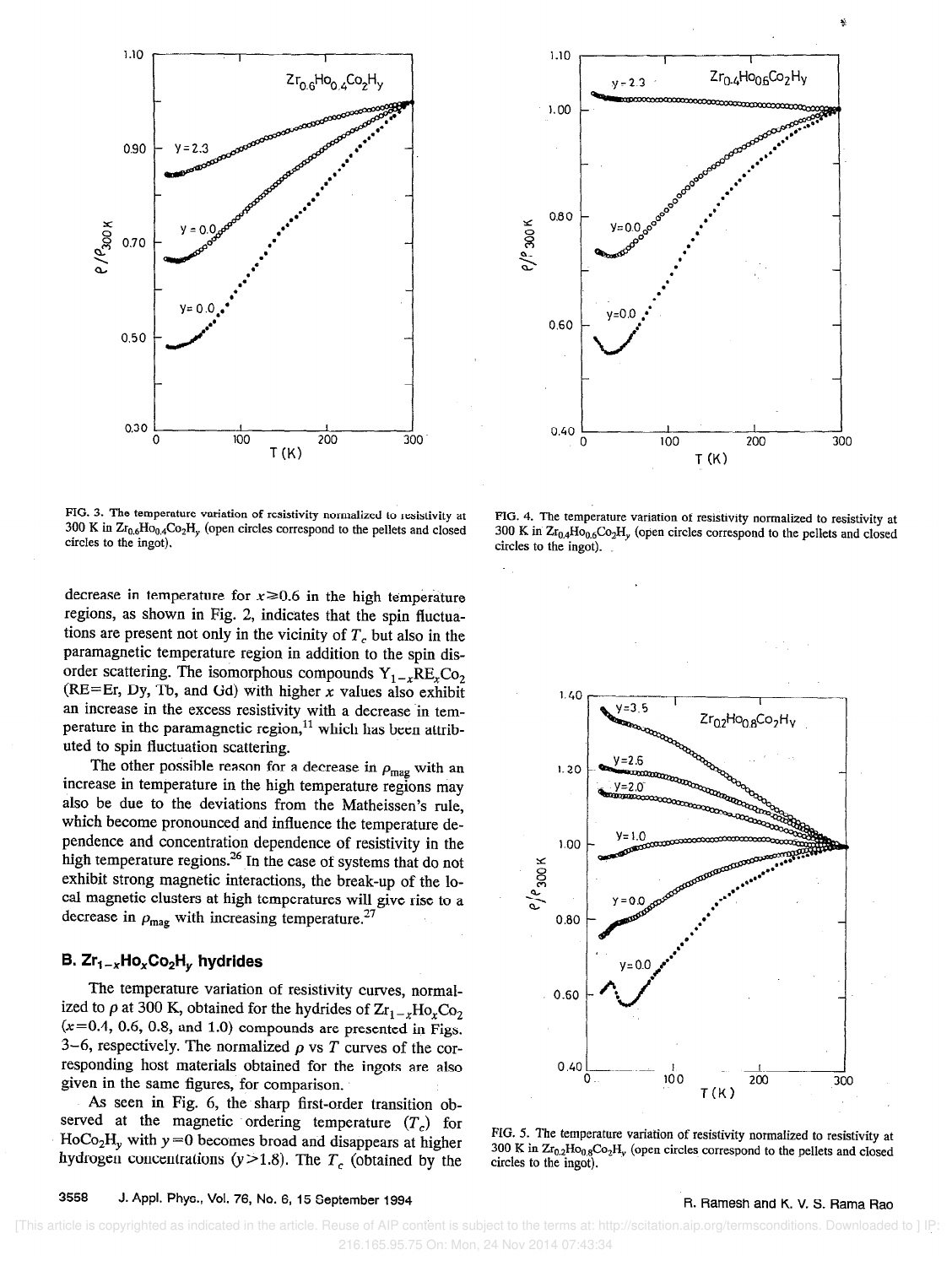

FIG. 6. The temperature variation of resistivity normalized to resistivity at  $300 \text{ K}$  in HoCo<sub>2</sub>H<sub>y</sub> (open circles correspond to the pellets and closed circles to the ingot).

sudden change of slope in the  $\rho$  vs  $T$  curves) does not seem to be altered with an increase in hydrogen concentration, at least up to  $y = 1.8$  in HoCo<sub>2</sub>H<sub>y</sub>. However, the magnetization measurements carried out on  $HoCo<sub>2</sub>H<sub>3.5</sub>$  have shown that the  $T<sub>c</sub>$  and the Co moment decrease in the hydrides.<sup>15</sup> In the  $RECo<sub>2</sub>$  system, the hydrogen absorption leads to weakening of the RE-Co magnetic interactions. The hydrogen atoms occupying the interstitial sites lead to large expansion in the unit cell volume, thereby affecting the exchange mechanisms between the RE and the Co atoms. Hydrogen absorption in RECo<sub>2</sub> compounds has been found to bring about destruction of long range atomic order and formation of Co clusters that are embedded in a magnetically disordered matrix.<sup>16,17,28</sup>

As seen from Figs. 3-6, the magnitude of resistivity values at 16 K (the lowest experimental temperature) increases considerably as the hydrogen concentration  $(y)$  is increased. For instance, the typical value of resistivity at 16 K for HoCo<sub>2</sub>H<sub>40</sub> is found to be about  $10^{-2} \Omega$  cm. This could be due to the increase in the number of scattering centers and the decrease in the conduction electron density with an increase in y. Furthermore, in Ho-rich compounds, hydrogen absorption leads to a high degree of distortion in the host lattice and these materials become almost amorphous at hydrogen concentrations  $y > 3.0^{23}$ 

The  $\rho$  vs T curves for  $x \ge 0.6$  shown in Figs. 4-6 are characterized by a change in sign of the temperature coeffi cient of resistance  $(\alpha)$  from positive to negative as the hydrogen concentration is increased. For lower Ho concentrations, the change in sign of  $\alpha$  occurs at higher y values. For instance, in  $x=0.4$  (Fig. 3), the sign of  $\alpha$  remains positive



FIG. 7. In  $\rho$  vs 1/T plot for  $Zr_{0.4}Ho_{0.6}Co_2H_v$ .



FIG. 8. In  $\rho$  vs  $1/T$  plot for  $Zr_{0.2}Ho_{0.8}Co_2H_v$ .

J. Appt. Phys., Vol. 76, No. 6, 15 September 1994 R. Ramesh and K. V. S. Rama Rao 3559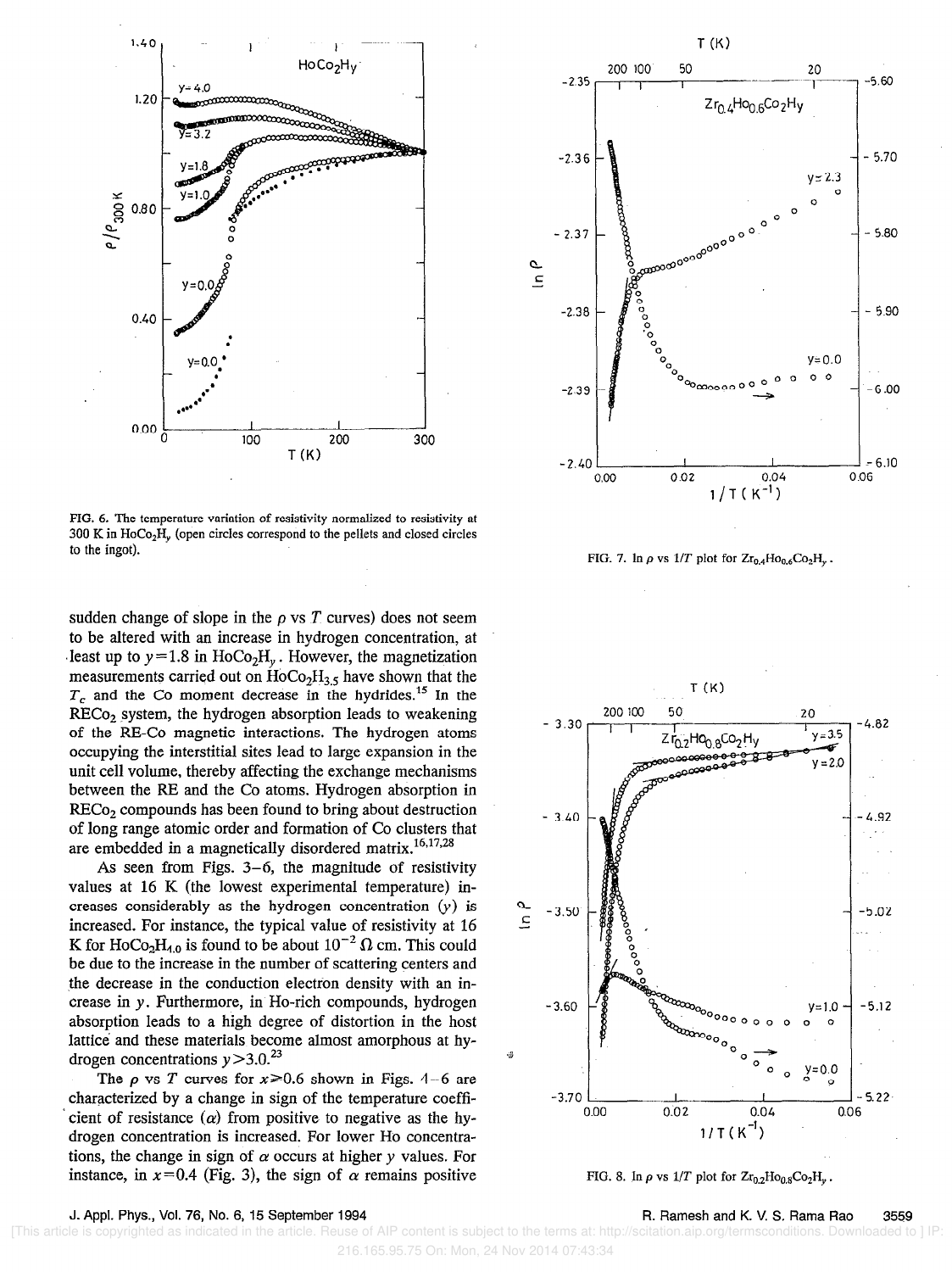

FIG. 9. In  $\rho$  vs  $1/T$  plot for HoCo<sub>2</sub>H<sub>v</sub>.

even at the maximum hydrogen concentration of  $y = 2.3$ . The decrease in resistivity with an increase in temperature is characteristic of a semiconducting material. This effect is seen clearly in the  $\ln \rho$  vs  $1/T$  plots shown in Figs. 7–9. In  $Zr_{0.4}Ho_{0.6}Co_2H_v$  (Fig. 7),  $y=0$  exhibits a metallic behavior and y=2.3, a semiconducting behavior. In  $Zr_{0.2}Ho_{0.8}Co_2H_v$ (Fig. 8),  $y=0$  shows a metallic behavior. As the hydrogen concentration is increased above 1.0, the metallic nature is lost and for  $y \ge 2.0$ , the material behaves like a semiconductor. Similarly, in HoCo<sub>2</sub>H<sub>v</sub> (Fig. 9), the curve for  $y=0$  shows metallic and that for  $y > 1.8$ , semiconducting behaviors.

The  $\ln \rho$  vs 1/T curves for the higher hydrogen concentrations fit into two straight lines with different slopes in the high and low temperature regions. For instance, the  $\ln \rho$  vs  $1/T$  plots for  $Zr_{0.2}Ho_{0.8}Co_2H_y$  with these straight line portions are shown in Fig. 8. This is analogous to the extrinsic and intrinsic conductivities of a typical semiconductor in the low and high temperature regions, respectively. However, for  $HoCo<sub>2</sub>H<sub>v</sub>$  ( $y \ge 2.0$ ) as shown in Fig. 9, the nonlinearity in the low temperature region may be due to the magnetic interactions.

It can be seen from Figs. 8 and 9 that the  $\ln \rho$  vs  $1/T$ curves exhibit a maximum for  $Zr_{0.2}Ho_{0.8}Co_2H_{1.0}$  and  $HoCo<sub>2</sub>H<sub>1,8</sub>$  at 155 K and they are considered to be weakly metallic. The nature of resistivity differs on both sides of the peak at 155 K. However, for higher values of y, both the compounds exhibit a semiconducting behavior throughout the temperature range studied. A similar effect has been reported for LaH<sub>2.9</sub>, where  $\alpha$  is positive in the low temperature region and negative in the high temperature region and for

TABLE I. Activation energy for the  $Zr_{1-x}Ho_xCo_2H_y$  system.

| x   | y   | $E_a({\times}10^{-3} \text{ eV})$ |
|-----|-----|-----------------------------------|
| 0.6 | 2.3 | 0.5                               |
| 0.8 | 1.0 | 1.0                               |
|     | 2.0 | 5.9                               |
|     | 2.6 | 3.5                               |
|     | 3.5 | 7.3                               |
| 1.0 | 1.0 | 3.2                               |
|     | 1.8 | 3.2                               |
|     | 3.2 | 6.1                               |
|     | 4.0 | 4.5                               |

the maximum y value of 2.9 it is negative throughout the temperature range studied.<sup>29</sup>

A change in the electronic structure involving a strong decrease in the conduction electron density may lead to a metal-semiconductor transition as the hydrogen concentration is increased. Hydrogen absorption in  $RETM_2$  (TM=Fe, Co) systems leads to a decrease in the conduction electron density due to charge transfer taking place between hydrogen and the 3d band.<sup>30,31</sup> Further increase in y above a critical concentration may decrease  $N(E_F)$  to zero which could lead to opening up of a small band gap at the Fermi level and therefore the material would behave like a semiconductor.

A metal-semiconductor-like transition has been reported for REFe<sub>2</sub>-H based systems<sup>21</sup> and this was attributed to the depopulation of conduction electrons by the absorbed hydrogen atoms. A concentration-dependent metal-semiconductor transition has been reported for  $\text{CeH}_x$  system.<sup>18,20,32</sup> The temperature variation of resistivity measurements on  $\text{CeH}_x$  system indicate that it is metallic for  $x < 2.8$ , semiconducting for  $x > 2.8$  and insulating for  $x = 3.0$ . Libowitz et al.<sup>18,32</sup> have proposed that, as the hydrogen is removed from the insulating Ce $H_3$  composition, hydrogen vacancies are formed that create donor levels just below the conduction band and the hydride acts as an  $n$ -type semiconductor. The density of the donor levels increases with further decrease in  $x$  until the composition  $\text{CeH}_{2.8}$  is reached where the donor levels overlap with each other and form a defect band. This corresponds to a Mott-type semiconductor-metal transition at  $x=2.8$ <sup>33,34</sup> The formation of the defect band in CeH<sub>x</sub> (2.0  $\le x \le 3.0$ ) and the metal-semiconductor transition have been explained using band structure calculations by Fujimori and Tsuda.<sup>35</sup>

A more appropriate system to compare would be  $YH_{2+r}$ , in which the origin of metal-semiconductor transitions has been attributed to the disintegration of the delocalized band into localized defect levels at the Fermi energy due to the collapse of the ordered octahedral  $H$  sublattice with increasing temperature.<sup>36</sup>

Such explanations seem to be applicable to the metalsemiconductor-like transition observed in the  $Zr_{1-x}Ho_xCo_2H_2$  system. However, a quantitative analysis would be of great help in the understanding of metalsemiconductor-like transitions observed in this system.

For the  $Zr_{1-x}Ho_xCo_2H_y$  compounds showing semiconducting behavior, the thermo-emf was measured to determine the sign of the charge carriers. For instance, the value of the

 <sup>[</sup>This article is copyrighted as indicated in the article. Reuse of AIP content is subject to the terms at: http://scitation.aip.org/termsconditions. Downloaded to ] IP: 216.165.95.75 On: Mon, 24 Nov 2014 07:43:34